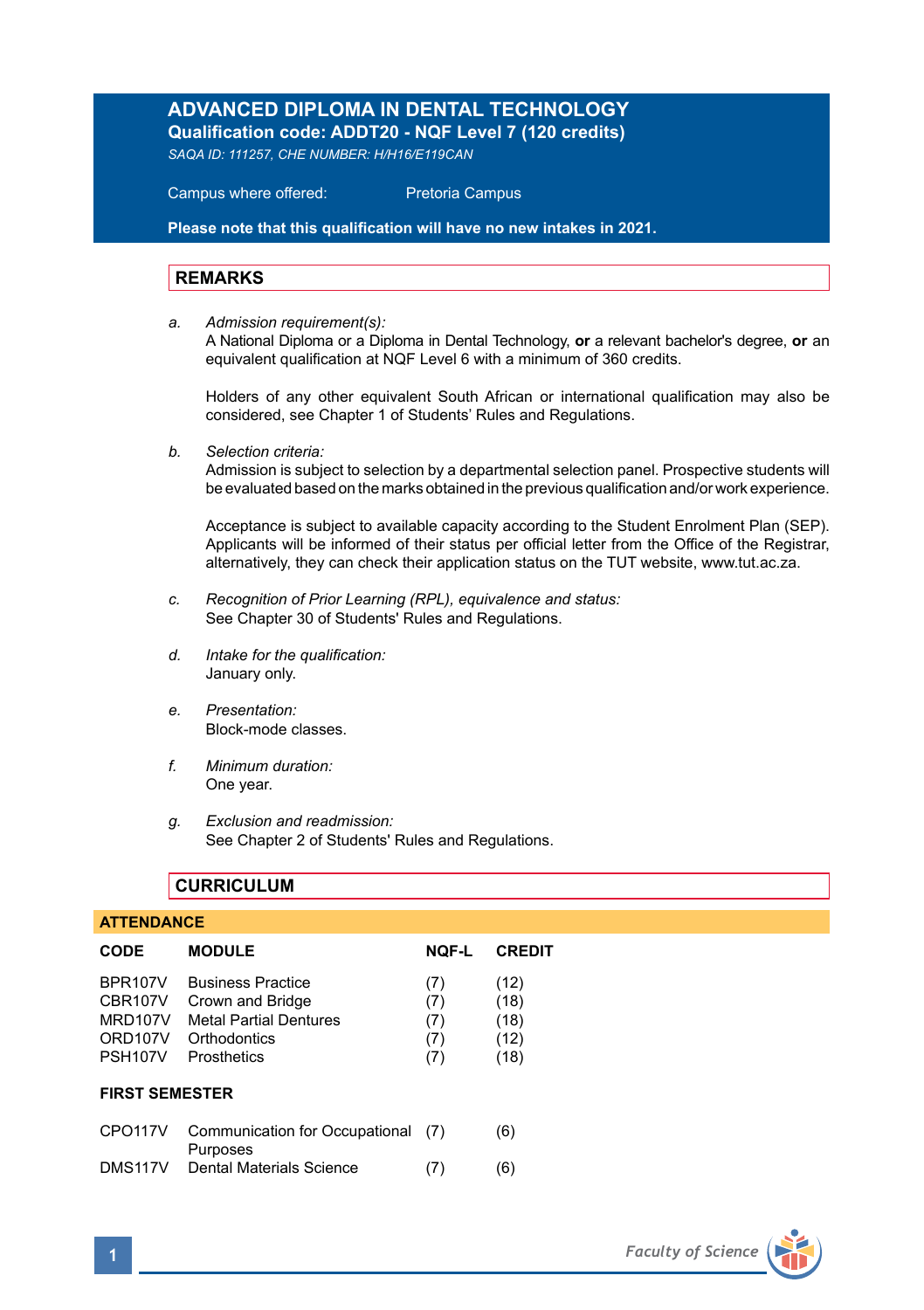| OPH <sub>117V</sub><br><b>RDT117V</b> | Oral Physiology and Pathology<br>Research | (7)<br>(7) | (6)<br>(12) |
|---------------------------------------|-------------------------------------------|------------|-------------|
| <b>SECOND SEMESTER</b>                |                                           |            |             |
| <b>MXP117V</b>                        | <b>Maxillofacial Prosthetics</b>          | (7)        | (6)         |
| TOTAL CREDITS FOR THE QUALIFICATION:  |                                           |            | 120         |

JUR117V Jurisprudence (7) (6)

# **MODULE INFORMATION (OVERVIEW OF SYLLABUS)**

The syllabus content is subject to change to accommodate industry changes. Please note that a more detailed syllabus is available at the Department or in the study guide that is applicable to a particular module. At time of publication, the syllabus content was defined as follows:

## **B**

## **BUSINESS PRACTICE (BPR107V) 1 X 3-HOUR PAPER**

## *(Module custodian: Department of Sport, Rehabilitation and Dental Sciences)*

Theoretical knowledge of advanced principles of supervision and management and how to apply these principles in practice and is a part requirement to be registered with the SADTC as a Dental Technologist entitling the student to be a laboratory owner, be an employer, and supervise a dental laboratory. (Total tuition time: not available)

## **C**

### **COMMUNICATION FOR OCCUPATIONAL PURPOSES (CPO117V) 1 X 3-HOUR PAPER** *(Module custodian: Department of Applied Languages)*

Communication theory; organisational communication; small group communication; employment; internal business documentation; external business documentation; meeting procedure; marketing; stress management/self-management and human relations; multicultural interaction; career-specific vocabulary. (Total tuition time: not available)

### **CROWN AND BRIDGE (CBR107V) 1 X 3-HOUR PAPER AND PRACTICAL ASSESSMENT**

### *(Module custodian: Department of Sport, Rehabilitation and Dental Sciences)* Theoretical knowledge and practical skills required for the components of a porcelain bonded crown with reference to sub-structure, porcelain types pertaining to colour, transparency, etc. The qualified student can register with the SADTC as a Dental Technologist entitling him/her to be a laboratory owner, be an employer, and supervise a dental laboratory. (Total tuition time: not available)

## **D**

## **DENTAL MATERIALS SCIENCE (DMS117V) 1 X 3-HOUR PAPER**

## *(Module custodian: Department of Sport, Rehabilitation and Dental Sciences)*

Theoretical knowledge to understand the physical, mechanical and chemical properties of materials used for advanced dental appliance/prosthesis manufacturing, and is a part requirement to be registered with the SADTC as a Dental Technologist entitling the student to be a laboratory owner, be an employer, and supervise a dental laboratory. (Total tuition time: not available)

## **J**

# **JURISPRUDENCE (JUR117V) 1 X 3-HOUR PAPER**

# *(Module custodian: Department of Sport, Rehabilitation and Dental Sciences)*

In depth knowledge of the Dental Technicians Act, 1979 (Act No. 19 of 1979), municipal by-laws and legal aspects regarding the founding of a dental laboratory a part requirement to be registered with the SADTC as a Dental Technologist entitling the student to be a laboratory owner, be an employer, and supervise a dental laboratory. (Total tuition time: not available)